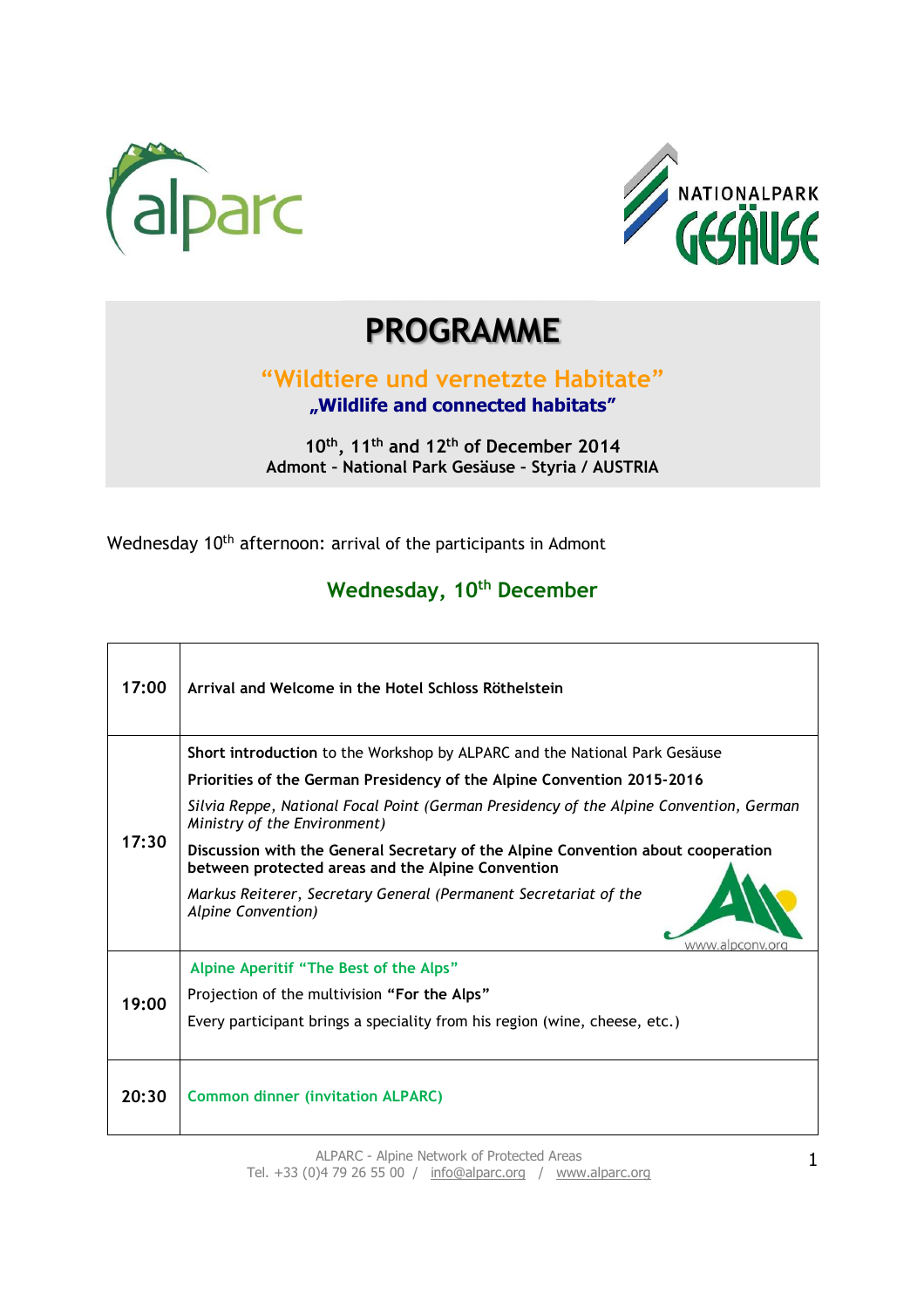## **Thursday, 11th December**

|       | Official Welcome by local authorities and the Alpine Convention                                                                                                                                                                                                                                                                                                                                                                                                            |
|-------|----------------------------------------------------------------------------------------------------------------------------------------------------------------------------------------------------------------------------------------------------------------------------------------------------------------------------------------------------------------------------------------------------------------------------------------------------------------------------|
|       | Introduction to the topic and the agenda                                                                                                                                                                                                                                                                                                                                                                                                                                   |
| 9:00  | Herbert Wölger, Director (National Park Gesäuse)                                                                                                                                                                                                                                                                                                                                                                                                                           |
|       | Michael Vogel, President (ALPARC)                                                                                                                                                                                                                                                                                                                                                                                                                                          |
|       | Markus Reiterer, Secretary General (Permanent Secretariat of the Alpine Convention)                                                                                                                                                                                                                                                                                                                                                                                        |
|       | Presentation of the state of the art                                                                                                                                                                                                                                                                                                                                                                                                                                       |
| 9:15  | Claudio Groff, President WISO Platform (Alpine Convention) - Overview on the status of<br>bear, wolf and lynx all over the Alps / Coordination of the Platform WISO                                                                                                                                                                                                                                                                                                        |
|       | Marie-Odile Guth, Silvia Reppe, Presidents Platform Ecological Connectivity (French and<br>German Ministry of Environment) - Activities and perspectives of the Plateform                                                                                                                                                                                                                                                                                                  |
|       | General and actual situation of selected species in the Alps                                                                                                                                                                                                                                                                                                                                                                                                               |
| 10:15 | Chris Walzer, International Expert (FIWI) - The alpine overview and management needs                                                                                                                                                                                                                                                                                                                                                                                       |
|       | Exchange with experts from the protected areas of the alpine countries                                                                                                                                                                                                                                                                                                                                                                                                     |
| 11:00 | <b>Coffee break</b>                                                                                                                                                                                                                                                                                                                                                                                                                                                        |
|       | Ecological needs for special selected species and measures in protected areas in order<br>to ensure connected habitats                                                                                                                                                                                                                                                                                                                                                     |
|       | Yann Kohler, Expert (ALPARC) - Activities in favour of ecological connectivity in the Alps                                                                                                                                                                                                                                                                                                                                                                                 |
| 11:30 | Guido Plassmann, Director (ALPARC) - The ecological network in and beyond the Alpine<br>Convention                                                                                                                                                                                                                                                                                                                                                                         |
|       | Christoph Nitsch, Project Coordinator (National Park Kalkalpen) - NETWORK FOREST                                                                                                                                                                                                                                                                                                                                                                                           |
|       | Questions (15 min)                                                                                                                                                                                                                                                                                                                                                                                                                                                         |
| 12:30 | Lunch                                                                                                                                                                                                                                                                                                                                                                                                                                                                      |
| 14:00 | Gunther Gressmann, Expert (National Park Hohe Tauern) - CAPERCAILLIE<br>Christian Fuxjäger, Expert (National Park Kalkalpen) - LYNX<br>Veronika Grünschachner-Berger, Expert (Nature Reserve Hochschwab) - CHAMOIS<br>Stefano Filacorda, Expert (Università di Udine) - BROWN BEAR<br>Pia Anderwald, Expert (Swiss National Park) - IBEX<br>Bernhard Schön, Expert (Land Oberösterreich) - BEAVER<br>Sandrine Berthillot, Expert (National Park Vanoise) - BEARDED VULTURE |
|       | Questions (15 min)                                                                                                                                                                                                                                                                                                                                                                                                                                                         |
| 16:00 | <b>Coffee break</b>                                                                                                                                                                                                                                                                                                                                                                                                                                                        |
| 16:30 | The northern limestone Alps - towards an interconnected model region for ecological<br>connectivity?                                                                                                                                                                                                                                                                                                                                                                       |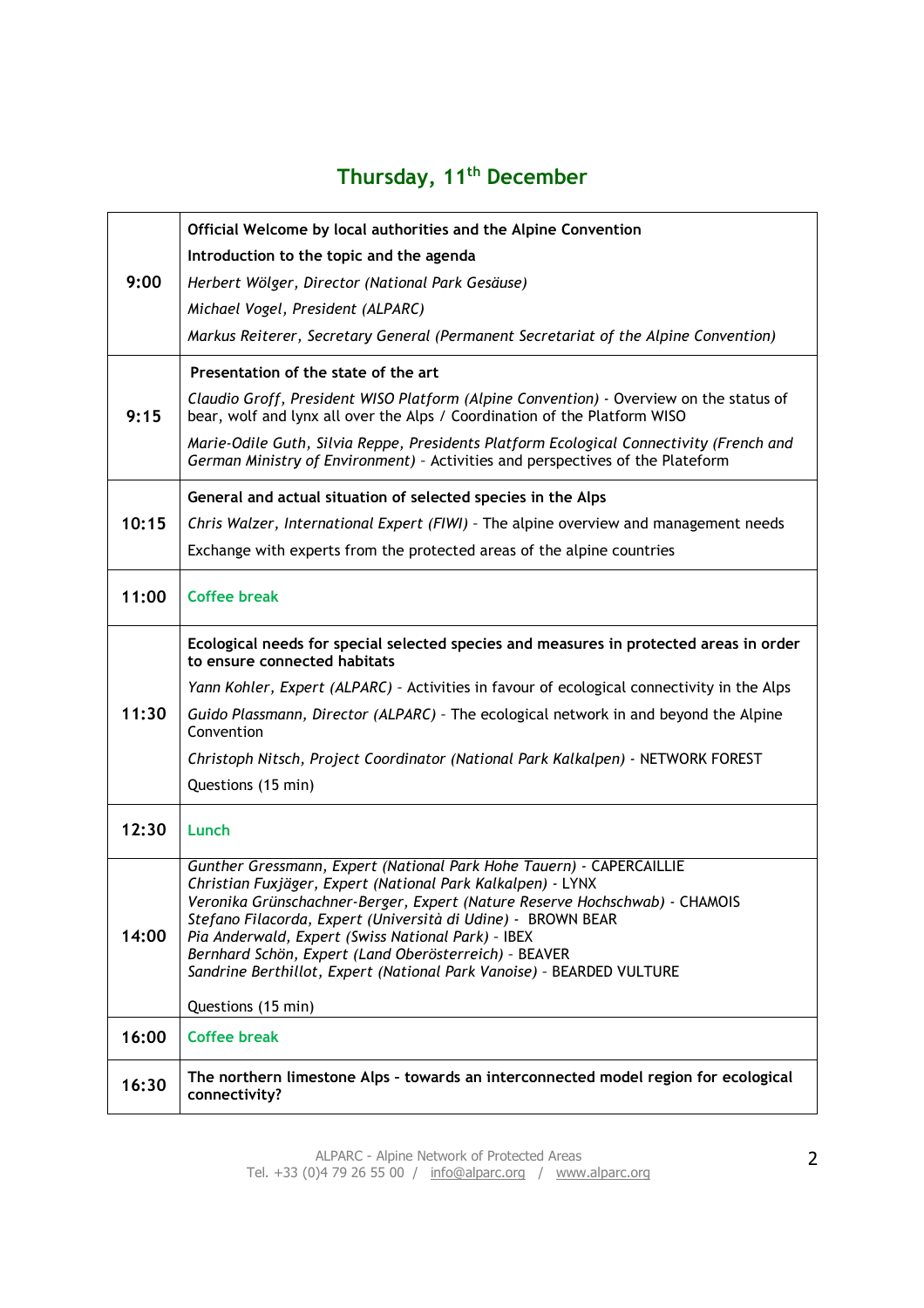|       | Presentation of a regional project - perspectives for the future (NP Kalkalpen and Gesäuse,<br>Wildnisgebiet Dürrenstein) - Exhibition Poster and local specialities |
|-------|----------------------------------------------------------------------------------------------------------------------------------------------------------------------|
| 17:00 | Plenary discussion moderated by Claudio Groff (President, WISO), Herbert Wölger<br>(Director, National Park Gesäuse) and Michael Vogel (President, ALPARC)           |
|       | Future evolution in the Alps and the needs and role of the alpine Protected Areas                                                                                    |
| 17:30 | End of the day                                                                                                                                                       |
| 19:00 | Book presentation: "A changing landscape" (Landscape History - Gesäuse)                                                                                              |
| 20:00 | Common dinner (invitation National Park Gesäuse)                                                                                                                     |

### **Friday, 12th December**

| 9:00  | Workshops<br>Short introduction to the workshops by ALPARC                                                                                                               |
|-------|--------------------------------------------------------------------------------------------------------------------------------------------------------------------------|
| 9:15  | Workshop n°1 - The reality of ecological connectivity of Protected Areas<br>Potential analysis of selected areas with JECAMI (Maja Rapp, Swiss National Park)            |
| 9:15  | Workshop n°2 - Recommendations for the Alpine Convention                                                                                                                 |
|       | Recommendations by Park managers and experts for the conservation of species and the<br>improvement of ecological connectivity within the Alps (Guido Plassmann, ALPARC) |
| 11:00 | Coffee break                                                                                                                                                             |
| 11:30 | Presentation of Workshop outputs and final discussion                                                                                                                    |
| 12:00 | <b>Closure of the Workshop</b>                                                                                                                                           |
| 12:30 | <b>Optional short Lunch</b>                                                                                                                                              |
| 13:30 | <b>Optional excursion</b>                                                                                                                                                |
| 15:30 | Departure of participants                                                                                                                                                |